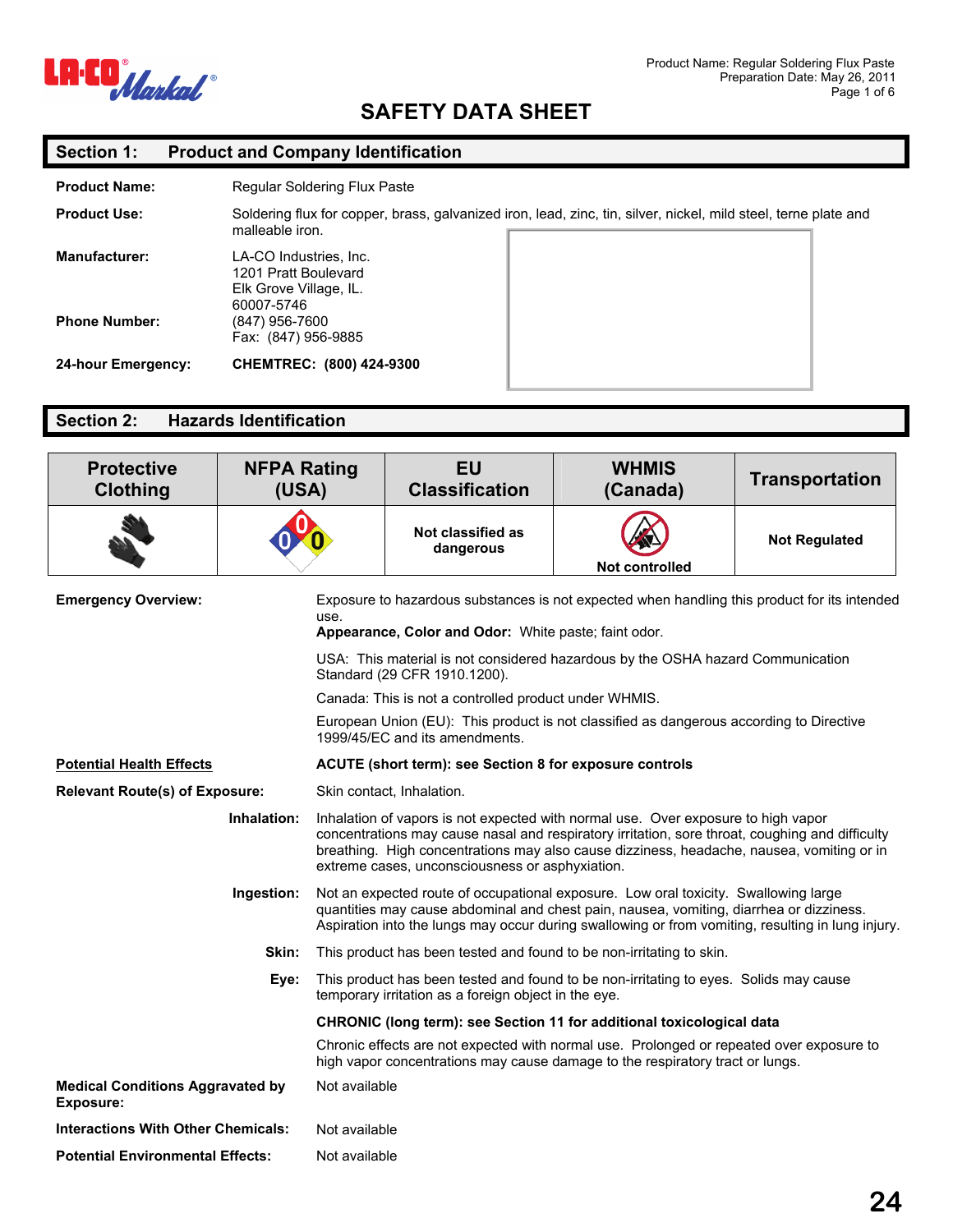

### **Section 3: Composition / Information on Ingredients**

#### **Hazardous Ingredients:**

| <b>Chemical Name</b>            | CAS No.    | <u>Wt.%</u> | <b>EINECS / ELINCS</b> | Symbol         | <b>Risk Phrases</b>               |
|---------------------------------|------------|-------------|------------------------|----------------|-----------------------------------|
| Ammonium Chloride               | 12125-02-9 | 7 – 13      | 235-186-4              | Xn. Xi         | R <sub>22</sub> , R <sub>36</sub> |
| 2-hydroxyethylammonium chloride | 2002-24-6  | 7 - 10      | 217-900-6              | Not classified | Not classified                    |
| Stearic Acid                    | $57-11-4$  | $1 - 5$     | 200-313-4              | None           | None                              |

#### **Note**: See Section 16 for the full text of the R-phrases above.

#### **Section 4: First Aid Measures**

| If symptoms are experienced remove source of contamination or move victim to fresh air and obtain medical advice.<br>Inhalation: |
|----------------------------------------------------------------------------------------------------------------------------------|
|----------------------------------------------------------------------------------------------------------------------------------|

**Eye Contact:** If material becomes lodged in the eye, do not allow victim to rub eye(s). Let the eye(s) water naturally for a few minutes. Have victim look right and left, and then up and down. If particle/dust does not dislodge, flush with lukewarm, gently flowing water for 5 minutes or until particle/dust is removed, while holding the eyelid(s) open. If irritation persists, obtain medical attention. DO NOT attempt to manually remove anything stuck to eye(s).

#### **Skin Contact:** Quickly and gently, blot or brush away excess paste. Wash gently and thoroughly with lukewarm, gently flowing water and non-abrasive soap for 5 minutes. If irritation develops, obtain medical advice.

**Ingestion:** If swallowed in large amounts or if irritation or discomfort occurs, obtain medical advice immediately.

### **Section 5: Fire Fighting Measures**

| <b>Flammable Properties:</b>                                       | Product will burn if involved in a fire but does not ignite readily.                                                                                                     |
|--------------------------------------------------------------------|--------------------------------------------------------------------------------------------------------------------------------------------------------------------------|
| Suitable extinguishing Media:                                      | Use water spray, dry chemical, carbon dioxide, or an appropriate foam. Use water<br>spray to cool fire-exposed containers.                                               |
| Unsuitable extinguishing Media:                                    | Not applicable                                                                                                                                                           |
| <b>Explosion Data:</b><br><b>Sensitivity to Mechanical Impact:</b> | Not applicable                                                                                                                                                           |
| <b>Sensitivity to Static Discharge:</b>                            | Not applicable                                                                                                                                                           |
| Specific Hazards arising from the Chemical:                        | During a fire, products of combustion may include Carbon dioxide, carbon<br>monoxide, ammonia, hydrogen chloride, smoke and irritating and toxic fumes may<br>be formed. |
| Protective Equipment and precautions for<br>firefighters:          | Self-contained breathing apparatus and protective clothing should be worn.<br>Remove all unprotected personnel.                                                          |
| <b>NFPA</b>                                                        |                                                                                                                                                                          |
| Health: $0$                                                        |                                                                                                                                                                          |
| <b>Flammability:</b>                                               | - 0                                                                                                                                                                      |
| Instability:                                                       | - 0                                                                                                                                                                      |

## **Section 6: Accidental Release Measures**

| <b>Personal Precautions:</b>      | Wear protective gloves. Spilled product may pose a slipping hazard.                                                                                                        |
|-----------------------------------|----------------------------------------------------------------------------------------------------------------------------------------------------------------------------|
| <b>Environmental Precautions:</b> | Prevent the product from entering sewers or waterways.                                                                                                                     |
| <b>Methods for Containment:</b>   | Stop the spill if it is safe to do so. Contain spilled flux with earth, sand, or absorbent material which<br>does not react with spilled material.                         |
| <b>Methods for Clean-up:</b>      | Scrape or scoop up the spilled product and collect for re-use or proper disposal. Dispose of any<br>contaminated, unusable product as described in Section 13 of this SDS. |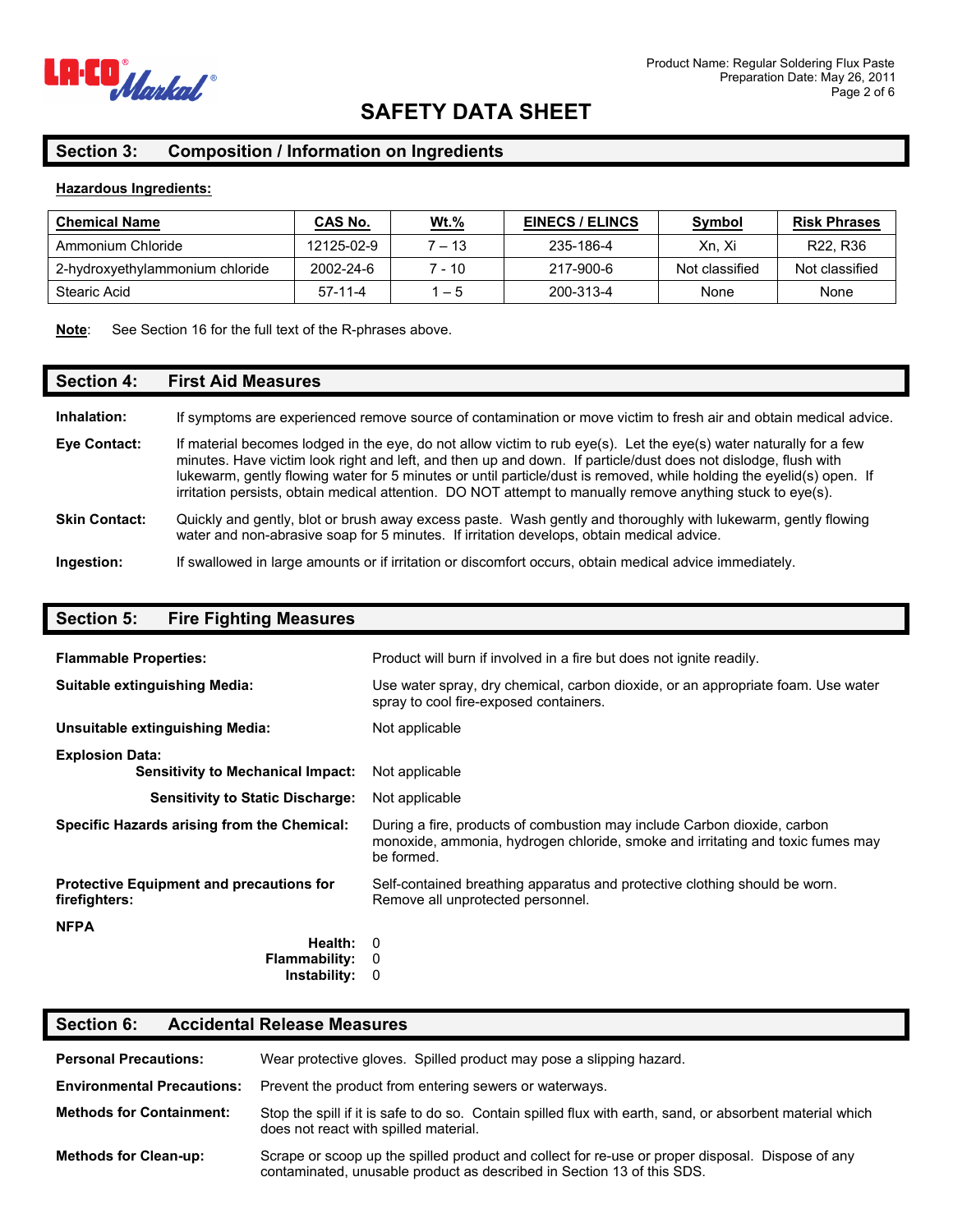

# **Section 7: Handling and Storage**

| Handling: | Avoid contact with eyes and skin; do not breathe fumes. Do not ingest. Keep out of reach of<br>children. Use this material with adequate ventilation. Keep container closed when not in use.<br>Wash thoroughly with detergent and water after handling, before eating, drinking, smoking or using<br>the toilet. |
|-----------|-------------------------------------------------------------------------------------------------------------------------------------------------------------------------------------------------------------------------------------------------------------------------------------------------------------------|
| Storage:  | Store in a cool, dry area, away from incompatible materials (see Section 10).                                                                                                                                                                                                                                     |

## **Section 8: Exposure Controls/Personal Protection**

### **Exposure Guidelines**

| Ingredient        | <b>ACGIH TLV</b>             | <b>U.S. OSHA PEL</b>         | <b>Ontario (Canada)</b> | UK OEL                       |
|-------------------|------------------------------|------------------------------|-------------------------|------------------------------|
|                   | (8-hr. TWA)                  | (8-hr. TWA)                  | <b>TWAEV</b>            | (8-hr. TWA)                  |
| Ammonium Chloride | 10 mg/m <sup>3</sup> (fume); | 10 mg/m <sup>3</sup> (fume); | 10 mg/m <sup>3</sup> ;  | 10 mg/m <sup>3</sup> (fume); |
|                   | 20 mg/m $3$ STEL             | 20 mg/m $3$ STEL             | 20 mg/m $3$ STEV        | 20 mg/m $3$ STEL             |
| Stearic Acid      | Not established              | Not established              | Not established         | Not established              |

STEV = Short Term Exposure Value STEL = Short Term Exposure Limit

#### **Exposure Controls**

| <b>Engineering Controls:</b>     | Provide adequate ventilation/local exhaust to keep vapor concentrations below the exposure limits<br>listed above.                                                                                                                                                                                                                                                                                                                                                                                                                                                                                                                                                                                                                                                     |
|----------------------------------|------------------------------------------------------------------------------------------------------------------------------------------------------------------------------------------------------------------------------------------------------------------------------------------------------------------------------------------------------------------------------------------------------------------------------------------------------------------------------------------------------------------------------------------------------------------------------------------------------------------------------------------------------------------------------------------------------------------------------------------------------------------------|
| <b>Personal Protection:</b>      | Workers must comply with the Personal Protective Equipment requirements of the workplace in which<br>this product is handled.<br>For welding operations, refer to the appropriate occupational safety standard. For operations<br>requiring specific protection for mechanical hazards and heat protection refer to the appropriate<br>occupational safety standard.                                                                                                                                                                                                                                                                                                                                                                                                   |
| <b>Eye/Face Protection:</b>      | Wear eye/face protection (e.g. goggles/face shield) appropriate for the workplace where this material<br>is handled and the conditions of use.                                                                                                                                                                                                                                                                                                                                                                                                                                                                                                                                                                                                                         |
| <b>Skin Protection:</b>          | Wear appropriate protective gloves and clean, body-covering clothing, when workplace conditions<br>warrant their use.                                                                                                                                                                                                                                                                                                                                                                                                                                                                                                                                                                                                                                                  |
| <b>Respiratory Protection:</b>   | Not required for normal use.<br>If ventilation and other engineering controls and work practices are not effective in controlling<br>exposure to this material, then wear suitable personal protective equipment including approved<br>respiratory protective equipment (RPE). Where occupational exposure limits are exceeded, workers<br>must wear an approved respirator. In workplaces where respiratory protection is required, institute a<br>complete respiratory protection program including selection, fit testing, training, maintenance and<br>inspection. Consult with respirator manufacturer to determine respirator selection, use and limitations.<br>A respiratory protection program that meets OSHA's 29 CFR 1910.134 and ANSI Z88.2 requirements, |
|                                  | European Standard EN529 or Canadian Standards Association (CSA) Standard Z94.4-2002 must be<br>followed whenever workplace conditions warrant a respirator's use.                                                                                                                                                                                                                                                                                                                                                                                                                                                                                                                                                                                                      |
| <b>General Hygiene Measures:</b> | Do not ingest. Avoid contact with skin and eyes. Keep out of reach of children. Wash hands after<br>handling.                                                                                                                                                                                                                                                                                                                                                                                                                                                                                                                                                                                                                                                          |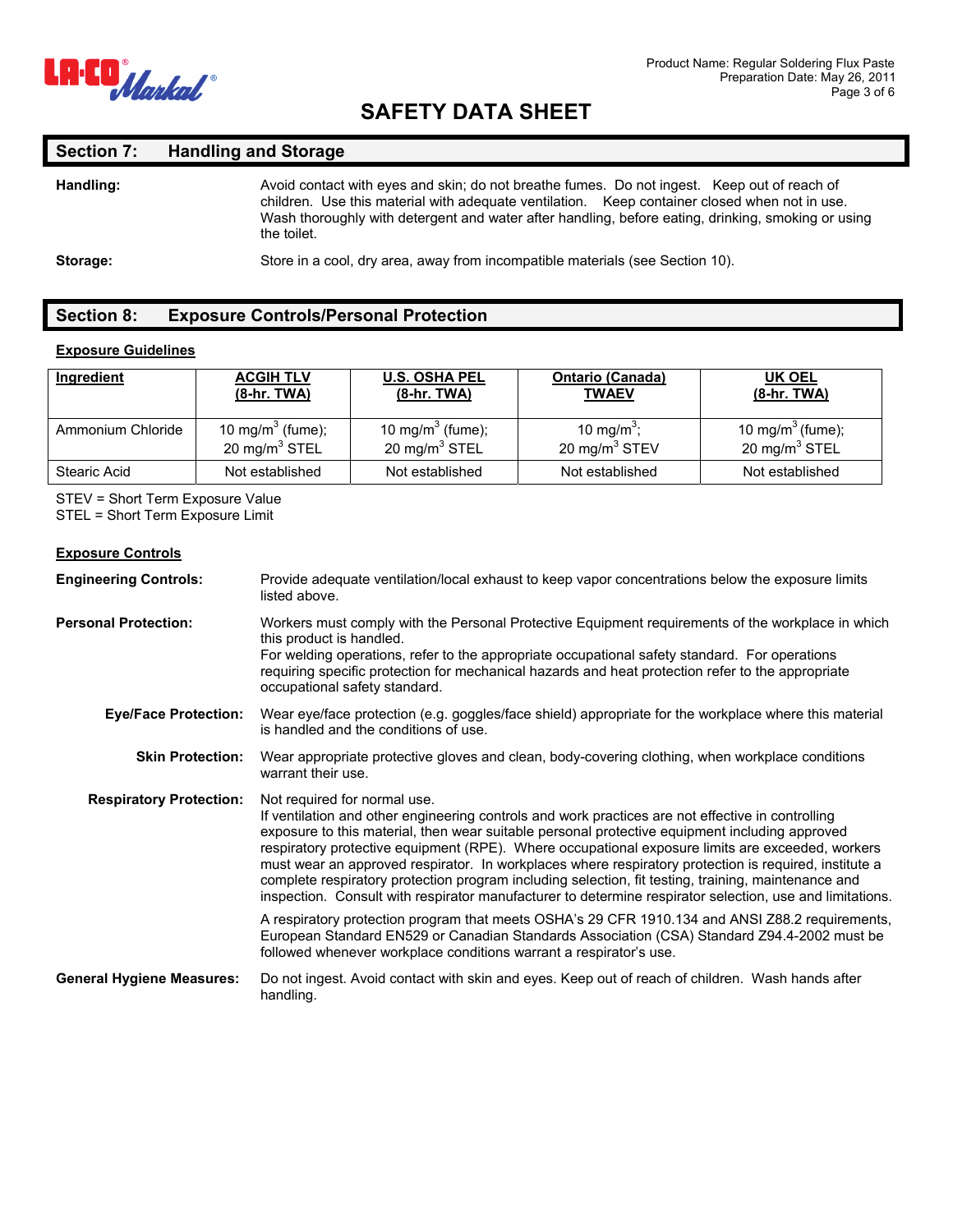

## **Section 9: Physical and Chemical Properties**

| <b>Physical State:</b>         | Paste              | Vapor Pressure (mm Hg @ 25°C):          | Not available                  |
|--------------------------------|--------------------|-----------------------------------------|--------------------------------|
| Appearance:                    | White              | Vapor Density (Air = 1):                | Not available                  |
| pH:                            | $6.5 - 7$          | <b>Solubility in Water:</b>             | Water soluble<br>Fat insoluble |
| Relative Density (water = 1):  | 1.1                | Water / Oil distribution coefficient:   | Not available                  |
| <b>Boiling Point:</b>          | Not available      | <b>Odor Type:</b>                       | Low odor                       |
| <b>Freezing Point:</b>         | Not available      | <b>Odor Threshold:</b>                  | Not available                  |
| <b>Viscosity:</b>              | Not available      | Evaporation Rate (n-Butyl Acetate = 1): | Not available                  |
| <b>Oxidizing Properties:</b>   | Not available      | Auto Ignition Temperature (°C):         | Not available                  |
| <b>Flash Point and Method:</b> | >204°C (400°F) TOC | <b>Flammability Limits (%):</b>         | Not available                  |

# **Section 10: Stability and Reactivity**

| <b>Chemical Stability:</b>                 | Stable at normal room temperature.                                                                                                                                                                           |
|--------------------------------------------|--------------------------------------------------------------------------------------------------------------------------------------------------------------------------------------------------------------|
| <b>Conditions to Avoid:</b>                | Not available                                                                                                                                                                                                |
| <b>Incompatible Materials:</b>             | Incompatible with strong oxidizing agents, strong acids, bases, amines, carbonates,<br>aldehydes, acid chlorides and anhydrides, aluminum, cellulose nitrate, cyanides, sulfides,<br>and potassium chlorate. |
| <b>Hazardous Decomposition Products:</b>   | Not available                                                                                                                                                                                                |
| <b>Possibility of Hazardous Reactions:</b> | Hazardous polymerization will not occur.                                                                                                                                                                     |

## **Section 11: Toxicological Information**

| <b>Acute Toxicity Data for the mixture:</b> | Regular Soldering Flux Paste: $LD_{50}$ Oral: $>$ 5 gm/kg (rat)<br>(Tested by Rosner-Hixson Laboratories: August 30, 1962)                                                                                                                                                                 |
|---------------------------------------------|--------------------------------------------------------------------------------------------------------------------------------------------------------------------------------------------------------------------------------------------------------------------------------------------|
| <b>Chronic Toxicity Data</b>                |                                                                                                                                                                                                                                                                                            |
| Carcinogenicity:                            | Normal use of this product will not result in exposure to any component that is considered<br>a human carcinogen by IARC (International Agency for Research on Cancer), ACGIH<br>(American Conference of Governmental Industrial Hygienists, OSHA or NTP (National<br>Toxicology Program). |
| Irritation:                                 | The product is essentially non-irritating to the eyes and skin. Application of the product to<br>areas of intact and abraded rabbit skin produced no signs of skin irritation (Rosner-Hixson<br>Laboratories; Aug 30, 1962).                                                               |
| <b>Corrosivity:</b>                         | Not applicable                                                                                                                                                                                                                                                                             |
| <b>Sensitization:</b>                       | Not applicable                                                                                                                                                                                                                                                                             |
| <b>Neurological Effects:</b>                | Not available                                                                                                                                                                                                                                                                              |
| <b>Genetic Effects:</b>                     | Not available                                                                                                                                                                                                                                                                              |
| <b>Reproductive Effects:</b>                | Not available                                                                                                                                                                                                                                                                              |
| <b>Developmental Effects:</b>               | Not available                                                                                                                                                                                                                                                                              |
| <b>Target Organ Effects:</b>                | Not available                                                                                                                                                                                                                                                                              |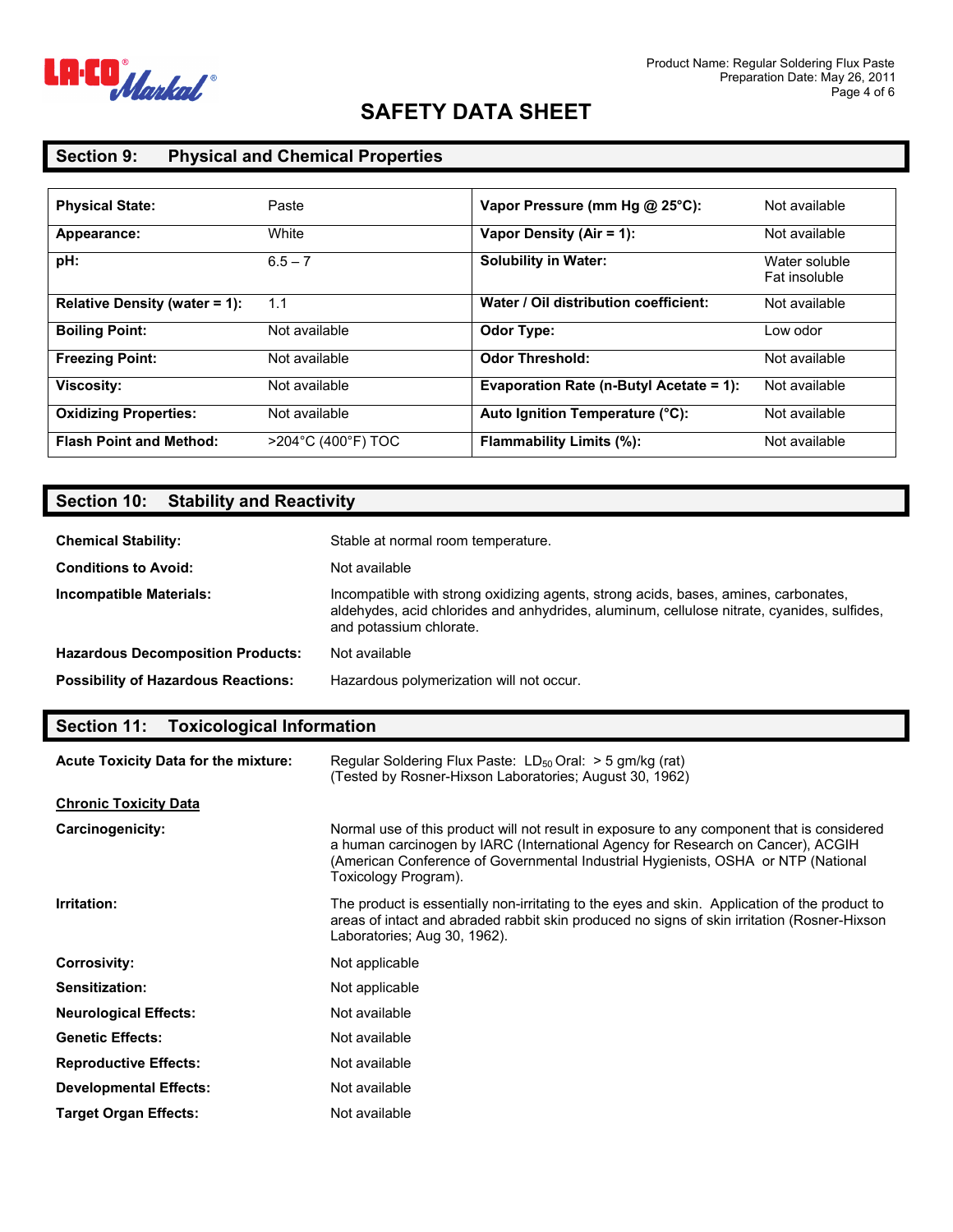

## **Section 12: Ecological Information**

| Ecotoxicity:                         | Not available                          |
|--------------------------------------|----------------------------------------|
| Persistence/Degradability:           | Not available                          |
| <b>Bioaccumulation/Accumulation:</b> | Product is not readily biodegradeable. |
| <b>Mobility:</b>                     | Not available                          |

## **Section 13: Disposal Considerations**

| <b>Waste Disposal Method:</b> | Do NOT discard into any sewers, on the ground or into any body of water. Store material for<br>disposal as indicated in Section 7 Handling and Storage.<br>The conditions of use, storage and disposal of this product are beyond our control and may be<br>beyond our knowledge. For this and other reasons, the supplier does not assume responsibility<br>and expressly disclaim liability for loss, damage or expense arising out of or in any way<br>connected with the handling, storage, use or disposal of this product. |
|-------------------------------|----------------------------------------------------------------------------------------------------------------------------------------------------------------------------------------------------------------------------------------------------------------------------------------------------------------------------------------------------------------------------------------------------------------------------------------------------------------------------------------------------------------------------------|
| USA:                          | Dispose of in accordance with local, state and federal laws and regulations.                                                                                                                                                                                                                                                                                                                                                                                                                                                     |
| Canada:                       | Dispose of in accordance with local, provincial and federal laws and regulations.                                                                                                                                                                                                                                                                                                                                                                                                                                                |
| EU:                           | Waste must be disposed of in accordance with relevant EU Directives and national, regional and<br>local environmental control regulations.                                                                                                                                                                                                                                                                                                                                                                                       |

### **Section 14: Transport Information:**

| U.S. Hazardous Materials Regulation (DOT 49CFR):         | Not regulated  |
|----------------------------------------------------------|----------------|
| <b>Canadian Transportation of Dangerous Goods (TDG):</b> | Not regulated  |
| ADR/RID:                                                 | Not regulated  |
| IMDG:                                                    | Not regulated  |
| <b>Marine Pollutants:</b>                                | Not applicable |
| <b>ICAO/IATA:</b>                                        | Not regulated  |

## **Section 15: Regulatory Information**

#### **USA**

**TSCA Status:** All ingredients in the product are listed on the TSCA inventory.

|        | <b>SARA Title III</b><br>Sec. 302/304:<br>Sec: 311/312:<br>Sec. 313:<br>CERCLA RQ: | None<br>Not applicable<br>Not applicable<br>Not applicable                                                                                                                                                      |
|--------|------------------------------------------------------------------------------------|-----------------------------------------------------------------------------------------------------------------------------------------------------------------------------------------------------------------|
|        | <b>California Prop 65:</b>                                                         | This product is not known to contain chemicals known to the State of California to cause cancer<br>or reproductive harm.                                                                                        |
|        | <b>State Right-to-Know</b><br>Lists :                                              | Ammonium chloride can be found on the following state right to know lists: California, New<br>Jersey, Pennsylvania, Minnesota, Massachusetts.                                                                   |
| Canada |                                                                                    | This product has been classified in accordance with the hazard criteria of the Controlled Products<br>Regulations and the MSDS contains all the information required by the Controlled Products<br>Regulations. |
|        | <b>WHMIS Classification:</b>                                                       | Not controlled                                                                                                                                                                                                  |
|        | DSL:                                                                               | All component substances are listed on Canada's Domestic Substances List (DSL).                                                                                                                                 |